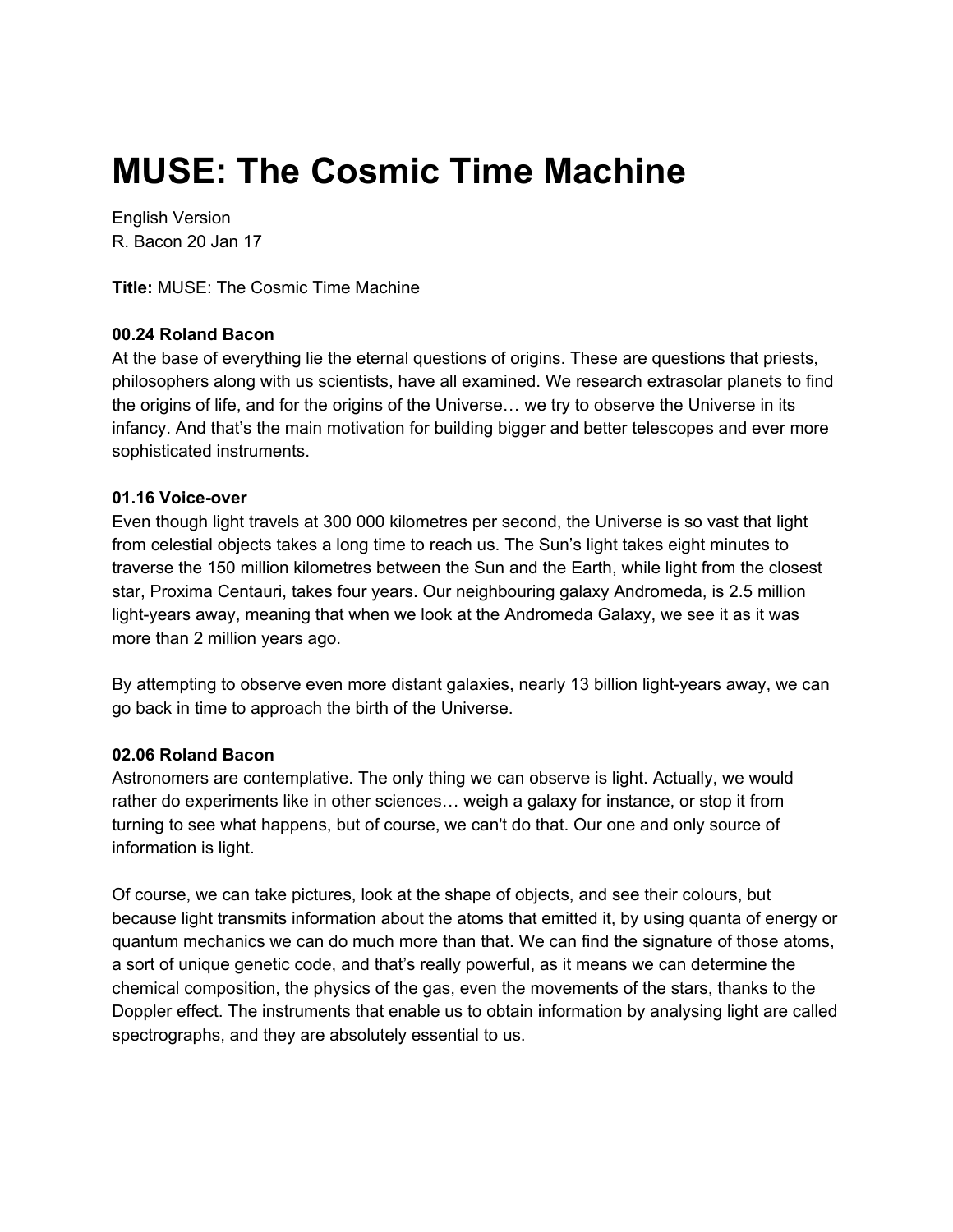#### **03.23 Voice-over**

Since its invention in the 19th century, the spectrograph has been a fundamental tool in astronomy. In the 1990s, a new type of instrument was invented in Europe: the 3D, or integral field spectrograph. For the first time, we could obtain spectra of a wide area of the sky, containing many astronomical objects. The first generation of instruments based on this new concept is now installed on large telescopes around the world.

With its many telescopes in Chile, the European Southern Observatory, or ESO, is the spearhead of European astronomy. Many examples of first generation 3D spectrographs are already in place at the focus of the four Very Large Telescopes, with 8.2-metre diameter mirrors, at the Paranal Observatory.

## **04.13 Tim de Zeeuw**

As technology advances, after say ten years, you can build a much better camera or a much better spectrograph and put it on a telescope and make it more powerful, but it takes five to ten years to do. So early 2000s, planning was going on at ESO — we should have ideas for new, more powerful instruments, called second generation instruments.

## **04.43 Roland Bacon**

ESO's tender immediately gave us a chance to move up a gear, and to propose something that was based on everything we had learned during all those years, something much more ambitious, which would mean we'd be able to observe the very distant Universe like never before, and so that was the very beginning of the MUSE project.

## **05.13 Lutz Wisotzki**

In the past, we did have instruments that in a way operate like MUSE — integral field spectrographs, they make images and spectra at the same time, they have been around for 20 years, and both in Lyon and also our institute in Potsdam have been very successful in using these types of observations. But what MUSE now really for the first time introduces is to combine this capability with the capability of the survey instrument, meaning really to look at a significant part of the sky, not just at one galaxy, but really at a significant part of the sky and have lots of stuff in there, and everything with this imaging plus spectroscopy capability. That's a very new approach to do astronomy.

## **06.00 Voice-over**

MUSE, the Multi-Unit Spectroscopic Explorer, is composed of not just one 3D spectrograph, but 24.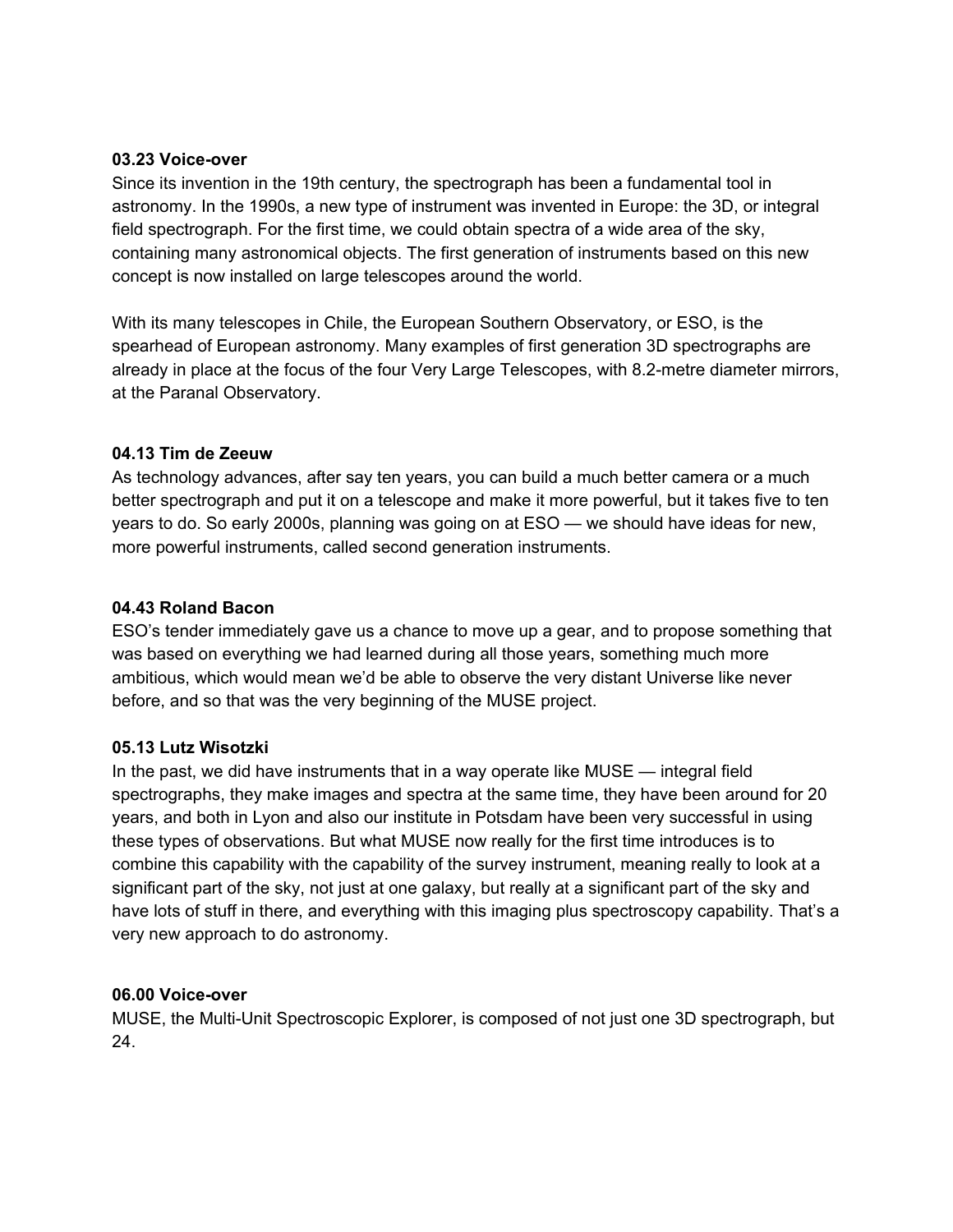When the light of the galaxy captured by the telescope enters the instrument, the first optical element the light encounters is the de-rotator, which compensates for the Earth's rotation.

The stabilised image is then magnified by a pair of mirrors. Next, the beam enters the first field-splitter. The image of the galaxy is split into 24 sections, resulting in 24 separate optical beams. These beams are distributed by a group of mirrors and lenses to the 24 modules.

The light is again split by a second field-splitter, called a slicer — the masterpiece of MUSE. The slicer is composed of two series of 48 spherical mirrors, which split the beam into 48 slices. The light reflected by each small mirror enters the spectrograph, where it is dispersed according to its wavelength.

The detector registers the spectrum of a small part of the galaxy. This process is repeated for each of the 48 beams. The detector is then completely illuminated.

The same thing occurs simultaneously in each of the 24 spectrographs. The resulting 400-million-pixel image holds the spectral information of every part of the galaxy.

## **07.30 Roland Bacon**

Obviously, no laboratory could take on a project as complex as MUSE alone, no one would have had the strength or capacity for that, so I brought together a group of laboratories in Europe which, together, had the expertise for such a project.

## **07.43 Voice-over**

Five research laboratories joined the Astrophysical Research Centre of Lyon to develop MUSE, along with ESO. The process began in 2004 with the conceptualisation, design, and construction involving experts in optics, mechanics, electronics and software. The different phases took 9 years and involved a hundred researchers, technicians and engineers to overcome the many challenges, particularly in the development of the slicer, the key component of MUSE.

## **08.24 Roland Bacon**

So you have to understand, that in the beginning, when we launched the project, as is often the case, we didn't actually know how to create this slicer. We'd made a small prototype, but that's all, and so as the project went on, we had to demonstrate that we could in fact do it. So we launched a whole load of tests, made a whole load of things in metal, with different technologies, in the optical field, with a variety of manufacturers, in Europe, and in the USA… and each time, it didn't function. Each time there was something that didn't work, and so at one point, we really thought that the project would have to stop there — no slicers, no MUSE. And then suddenly, a French manufacturer came up with a technology that meant we could finally create the slicer, and of course there wasn't just one, but 24 to be made! We were saved.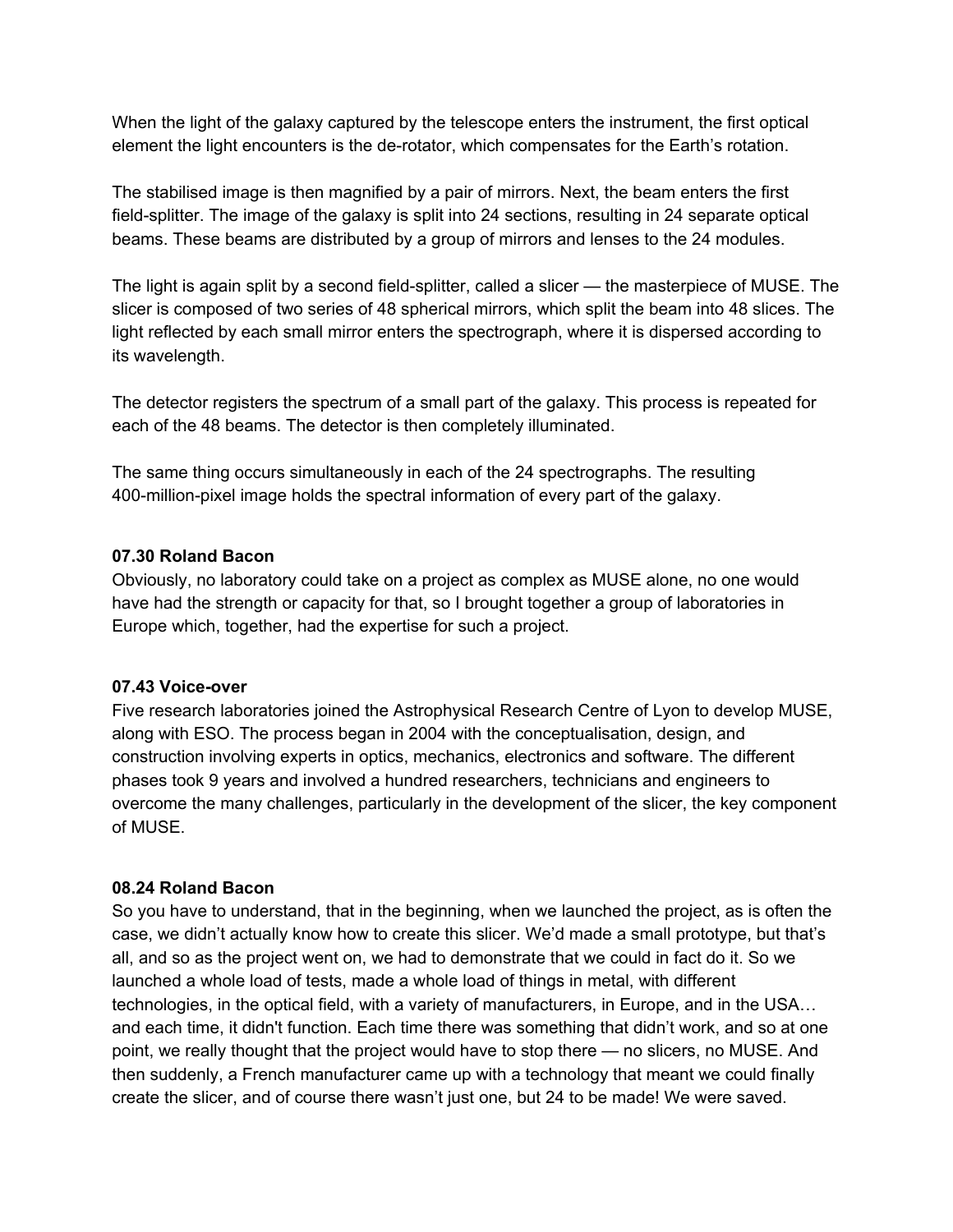#### **09.26 Voice-over**

The assembly of MUSE began in Lyon in 2010. Thousands of components arrived from all over Europe. It took three years to assemble, calibrate, align and test the instrument.

In September 2013, after final tests, MUSE was disassembled, carefully packed, and shipped to Chile.

## **11.00 Joël Vernet**

MUSE arrived in dozens and dozens of boxes. Several lorry loads arrived in Paranal, and our first concern was: had everything arrived in one piece? Because you see, they are unique pieces, and if one part had been broken, there wouldn't have been time to make another one quickly enough, so that was already very stressful. But everything was fine, and so once all the crates with all the pieces had been unpacked at Paranal, and we saw that everything was alright, it had to be assembled, tested and aligned; and for MUSE, which is one of the biggest instruments to install on the VLT — *the* biggest, in fact — that phase took a long time. But the really stressful part of this marathon was respecting the deadlines. The nights that had been allotted to us for the commissioning on the sky had been fixed a long time in advance, and we absolutely could not miss them.

## **11.58 Harald Nicklas**

That was a new experience for us, because in earlier projects, we had disassembled instruments, put them into single pieces and reassembled them again, on the telescope on the platform, but for MUSE it turned out it's not feasible, because MUSE was too complicated to do all this assembly and especially these alignments inside of the telescope dome.

It was decided that we will lift the instrument as a total in the single lift into the dome, and there is only one way to enter the dome with a big-sized instrument, and that is the slit for observation.

## **12.43 Patrick Caillier**

Imagine our state of mind beforehand… We knew that it was the crucial part of the operation and that the weather would play a key role in it being successful, since we were going to unpack the instrument and leave it outside before installing it in the telescope. But of course, just as we were about to do this, there was a high wind and risk of rain. So we slowed down a bit, and waited, and then we had a meeting and looked at the weather forecast, and made the decision to go ahead.

## **13.41 Patrick Caillier**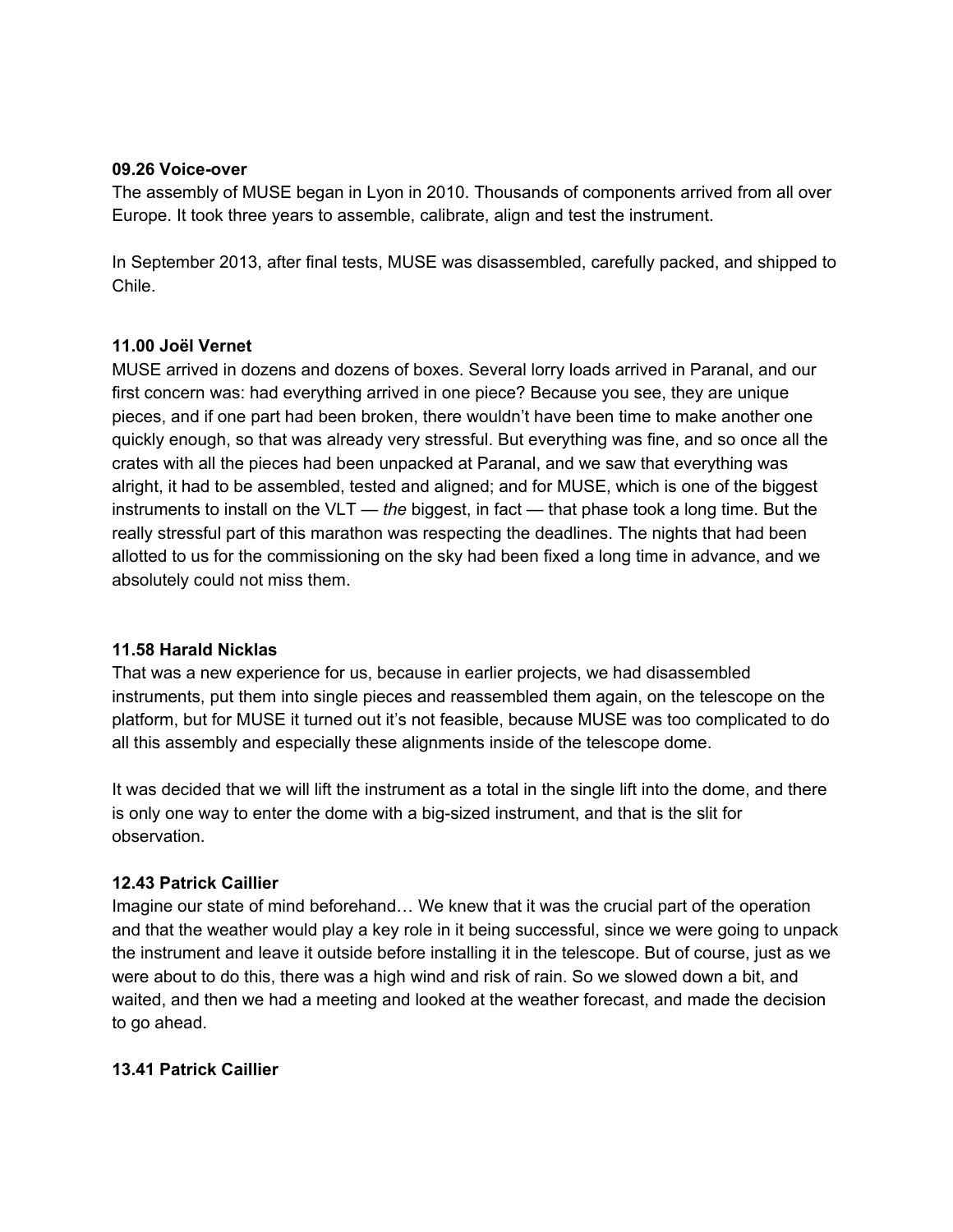One of the biggest risks was, of course, damage to the instrument. But there was also another parameter: the alignment. This had taken more than two months to do in the integration hall, and if it had become misaligned, we would have had no choice but to take it back down again.

## **14.06 Harald Nicklas**

And then it was lifted up to the fifteen metres elevation above our heads, but to be honest at that moment, I thought I would be totally excited and fear that the instrument could fall down…

# **14.29 Jean-Louis Lizon**

Another critical element was that the telescope has mirrors, and we would have had a big problem with the mirrors if the Sun shone on them, so we started lifting at around 5-5:30 am, and when we had finished, we only had about ten minutes before the Sun arrived on the main mirror, which was the moment when we absolutely had to close the shutter. So not only was it a very delicate technical operation, but one that had to be done in a very limited space of time.

## **15.34 Roland Bacon**

It was the first time that a light, other than ambient light or from a calibration lamp, would reach the instrument… the light of a star or of a galaxy, for example. I wanted to symbolise that moment by choosing a special object that was hidden and secret, so I chose the Captain star. I chose it because it's 13 light years away, which means that the light left this star in 2001, at the same time that we made the bid for ESO's tender. For 13 years, the light had travelled across deep space at 300 000 kilometres per second, and arrived 13 years later in MUSE's channel number 6. It was really amazingly symbolic. I shared this with the team when they asked me, and I also told them that it was because the light from the star had gone straight ahead, whereas for us it had been a bit less straightforward.

# **16.47 Florence Laurent**

It was the First Light and it was the first time that we'd taken a picture of the sky. Personally, I was under a lot of pressure, because we had installed the instrument and then spent a week aligning it correctly with the telescope, so when we took the first image, it was also validation that the instrument was exactly opposite the telescope.

# **17.15 Edgard Renault**

It was the result of 10 years of work and it functioned, we could see our stars! They were clearly defined and we could put them in the right order. We had succeeded, so now we could hand this instrument over to the scientists, and we knew that they were going to have a lot of fun with it.

## **17.43 Voice-over**

MUSE was set up, but before entering service, it had to pass a battery of tests and adjustments. This stage, known as "commissioning", required many nights of data acquisition so that the engineers and researchers could obtain MUSE's optimal performance.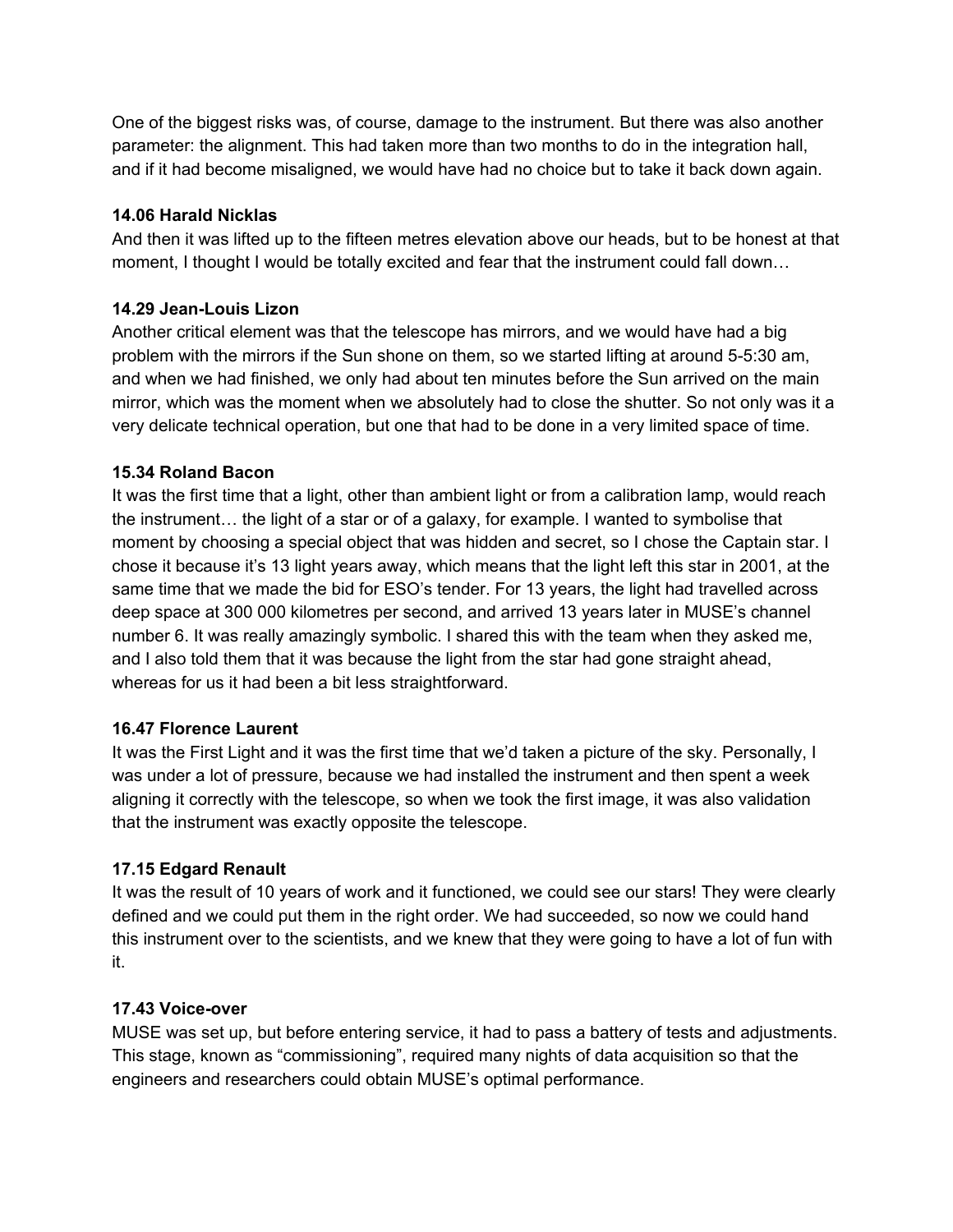#### **18.02 Gérard Zins**

On this screen, we can see the reconstructed image of the area of sky which is being observed. You can see the different objects that we have marked, and for each of the objects, you can see the spectra which gives us the characteristics and tells us what it is… if it's a galaxy, or a quasar or another object of scientific interest.

## **18.28 Roland Bacon**

One of the big challenges of this project was being able to analyse efficiently the enormous amount of data that the instrument provides. You see, it's capable of producing 400 million bytes of data a minute. The volume of information can be considerable, but it's not only the volume, it's also the complexity. The image that arrives on the detector has been cut several times into small pieces by slicers and by field splitters, and so it's extremely complicated and you have to retrace algorithmically what happened on the detector and compare it to what was in the sky.

## **19.08 Lutz Wisotzki**

What MUSE fundamentally creates is a lot of pixel data on some detectors, and if you look at that, you cannot make much head nor tail of it. So it's a very complicated process. We have an expert in the team who wrote what we call the data reduction software, and that basically puts all these pixel data together to make images, spectra, the combined data cube, and so on.

## **19.37 Voice-over no. 7**

In February 2014, during the validation phase, MUSE observed the Orion Nebula to test its ability to analyse a large region of the sky. In less than two hours, MUSE took more than 60 pictures of the nebula — that is, 2 million spectra — 100 times more than available so far. After processing, the data was arranged in a cube composed of a series of 4000 images of different wavelengths.

The analysis of this data reveals a number of distinct chemical elements as well as the physical conditions of the gas in the nebula. Compared to simple images, the data-cube produced by MUSE is so rich in information that researchers will need many months to fully analyse its contents and publish the results.

#### **20.30 Lutz Wisotzki**

So the real thing is, what we got with the Orion Nebula was really what we hoped for, even much better; it was so spectacular. Because there's lots of gas, and that gas is in motion, and there are stars — hot stars — that excite this gas, that bring it to radiate in different parts of the electromagnetic spectrum. So you can easily visualise this with very colourful maps, and that's what we've done afterwards. And really, the interesting thing is that this was a showpiece for the capabilities of MUSE but it also contains an incredible richness of scientifically valuable data.

#### **21.20 Voice-over**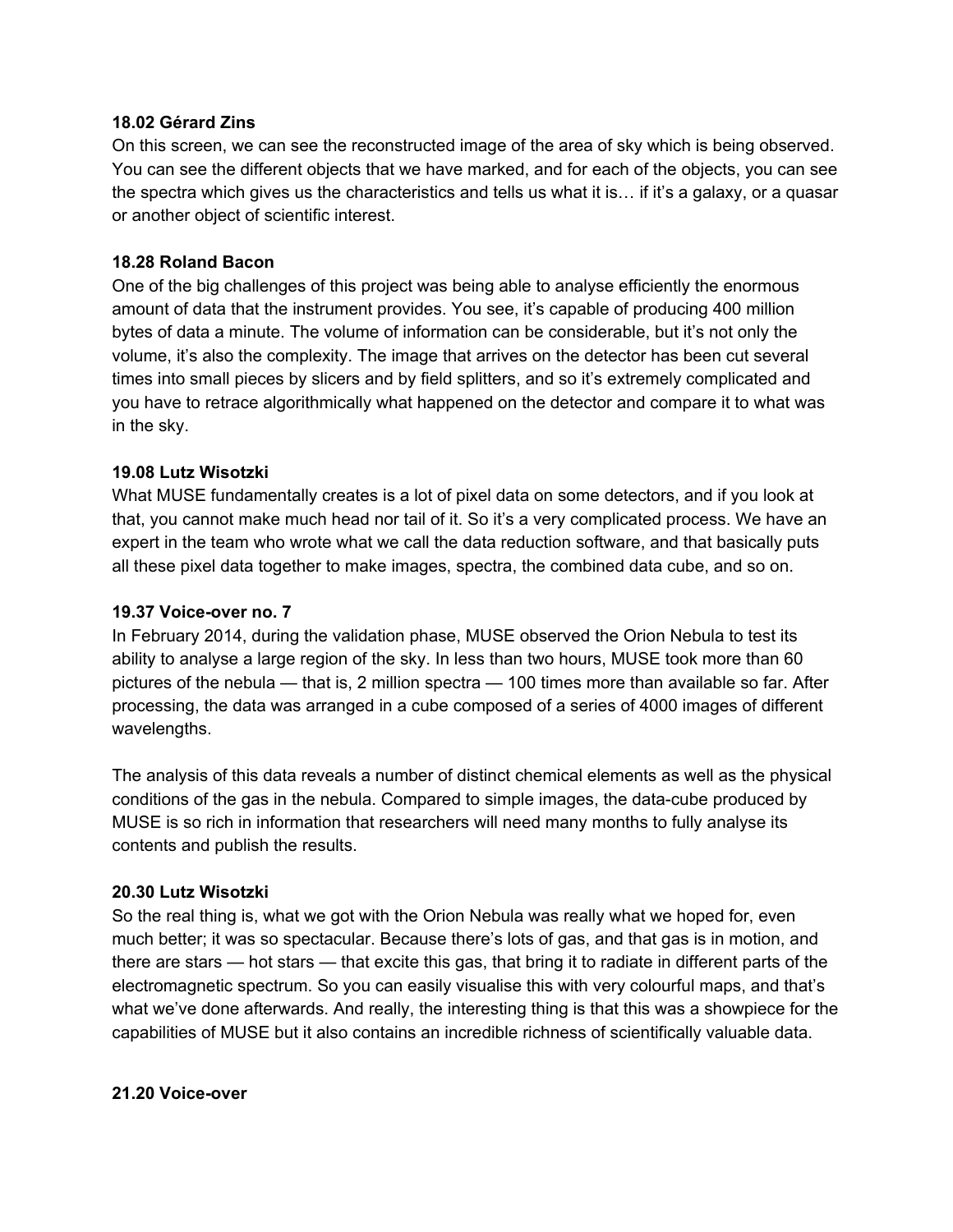Every 6 months, the members of the MUSE consortium meet for "busy weeks". At these times, they report on the status of the observing program and discuss the latest results. Throughout the week, professors, postdocs and students of many nationalities come together with one objective: to extract scientific information from the light analysed and dissected by MUSE. Numerous topics are explored.

## **21.50 Simon Lilly**

In particular, my own interest is on how galaxies, like our own Milky Way Galaxy, how galaxies change with time, how they evolve, how they are formed in the early Universe, how they then develop over time, what controls how they develop, and so on. And we know that a key part of that is the interaction with gas in the Universe, how gas flows from the surrounding Universe onto the Galaxy and that's then the fuel out of which stars like the Sun are eventually made. And we know that surrounding galaxies, there is gas, it's the gas left over if you like from the Big Bang. We see that in absorption against background objects, but that always just gives us a sort of one-dimensional probe. It's literally like a needle through a haystack. With MUSE, we can actually now see where this gas is, in a sort of three dimensional volume. And so what we want to do with MUSE is to understand this process of how gas flows from the surrounding Universe onto galaxies.

I would say holy grails of my own research field has been to detect this web of gas which we think must be there in the early Universe, out of which galaxies are forming. And MUSE really is the best instrument now to really try and see this.

## **23.43 Joop Schaye**

We observe quasars, so-called quasars, and these are some of the brightest sources in the Universe, and what the quasar is, is a supermassive black hole. Gas is spiralling in because of the gravity of the supermassive black hole, and because the gravity is so strong, the gas moves really really fast as it spirals into the black hole. And because it's moving so fast, there's a lot of friction between gas layers that are moving at different speeds, and the gas gets really really hot, and as it gets hot, it emits huge amounts of radiation. Now, we were using those quasars as tools, not to study them themselves, but as flashlights. Because it's so bright you can see them all the way across the Universe, and you see a flashlight, and if you then check what the gas, on its way from the quasar to you — the telescope, the observer — what that gas around a galaxy that's in between you absorbs, then you can learn about the gas around that galaxy, that you can't observe in any other way.

But, to learn how that relates to gas inflow and outflow of the galaxy, you need to know where the galaxy is, and that was the bottleneck. We couldn't find the galaxies, only the very brightest ones. With MUSE we can go *much* fainter, one to two orders of magnitude fainter, so we can find many more galaxies. In fact, I realised we could find as many galaxies as we could see absorption lines, so we could really start to correlate the gas that we see in absorption with the galaxies detected by MUSE, and in that way, for the first time, learn about the gas inflows and outflows of galaxies that are far away. And these are important because far away in astronomy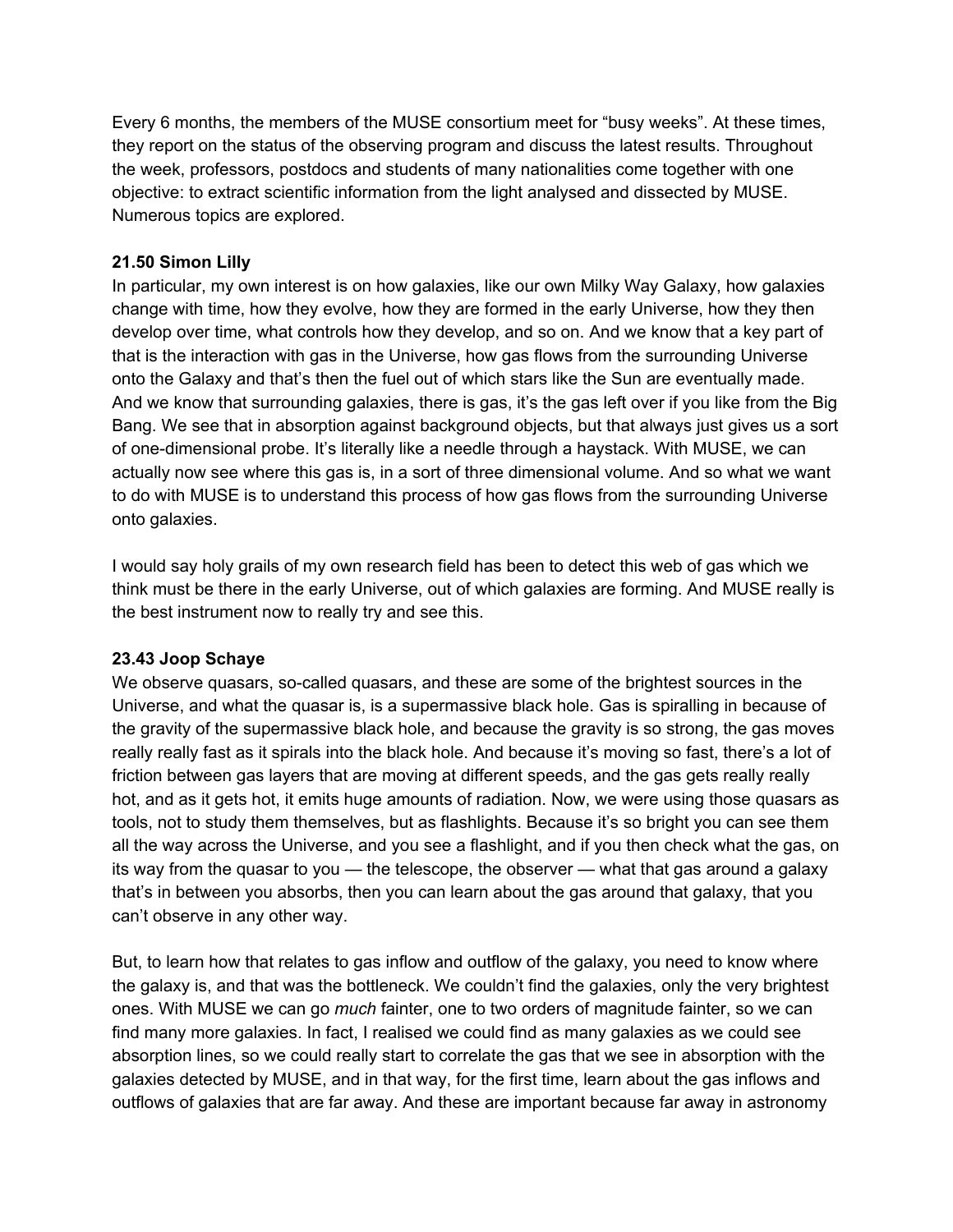means further back in time. And with MUSE we can study this process at a time when galaxies were most active in the history of the Universe, and they were forming stars very vigorously, and because of that producing big explosions that blew a lot of gas back into intergalactic space.

## **25.48 Thierry Contini**

They do ice core drilling in Antarctica to go back in climate history, and it's the same when we observe a sky zone very deeply. We go back in time. Now, I'm particularly interested in galaxies, those huge groups of millions of stars, and the millions of galaxies in the Universe. We want to know when they were formed, how they evolved, and so it's like very deep core drilling of the Universe which means we can see galaxies at different ages — when they were infants, adolescents, adults, and so on… and that's how we try and retrace their story. MUSE is really the perfect instrument for doing this. I think it's brilliant, because I used to want to be an archaeologist, and I've rediscovered the love I had for it in my youth. With MUSE I'm doing the archaeology of the Universe!

## **26.37 Voice-over**

In 2014, over the equivalent of four nights, MUSE observed an area of the Hubble Deep Field. This field had previously been imaged in the year 2000 by the Hubble Space Telescope, using very long exposures to obtain colour images of hundreds of galaxies.

The MUSE data-cube of this field is rich in information. As we go through the cube, we advance in wavelength, from blue to infrared. A number of bright points can be seen, which vary in brightness with wavelength. These are mostly galaxies. From the brightness variations we can deduce the physical properties of the galaxies — for example, which types of stars are present there.

We now select a small region of the data-cube; two zones to be precise. The first is the centre of a bright galaxy. The second is empty. On the left, we see a spectrum appear. Near 520 nanometres we encounter a bright emission line. The galaxy shines intensely at this wavelength, showing the presence of hot oxygen in the galaxy. In the red we suddenly see another line in the second part of the cube. There, where nothing was visible before, a galaxy is now revealed thanks to the presence of ionised hydrogen. By measuring the precise wavelength of the emission line, it's possible to deduce the distance to the galaxy. It's a very distant one, 13 billion light-years away, and we have observed it just 1 billion years after the Big Bang.

# **28.26 Johan Richard**

The quality of the Hubble telescope's image allows you to see a galaxy and its form with precision, but what you are essentially seeing is how much light is received at a given moment in that galaxy. With the spectra, you also have the distribution of the energy of this light, all its wavelengths and all its colours, and this provides a lot more information, like the speed at which these galaxies rotate, the movement of gas, chemical elements, and the number of stars of different ages — young and old — that the galaxies are composed of. All this information put together enables us to estimate what stage of development the galaxy has reached. Thanks to